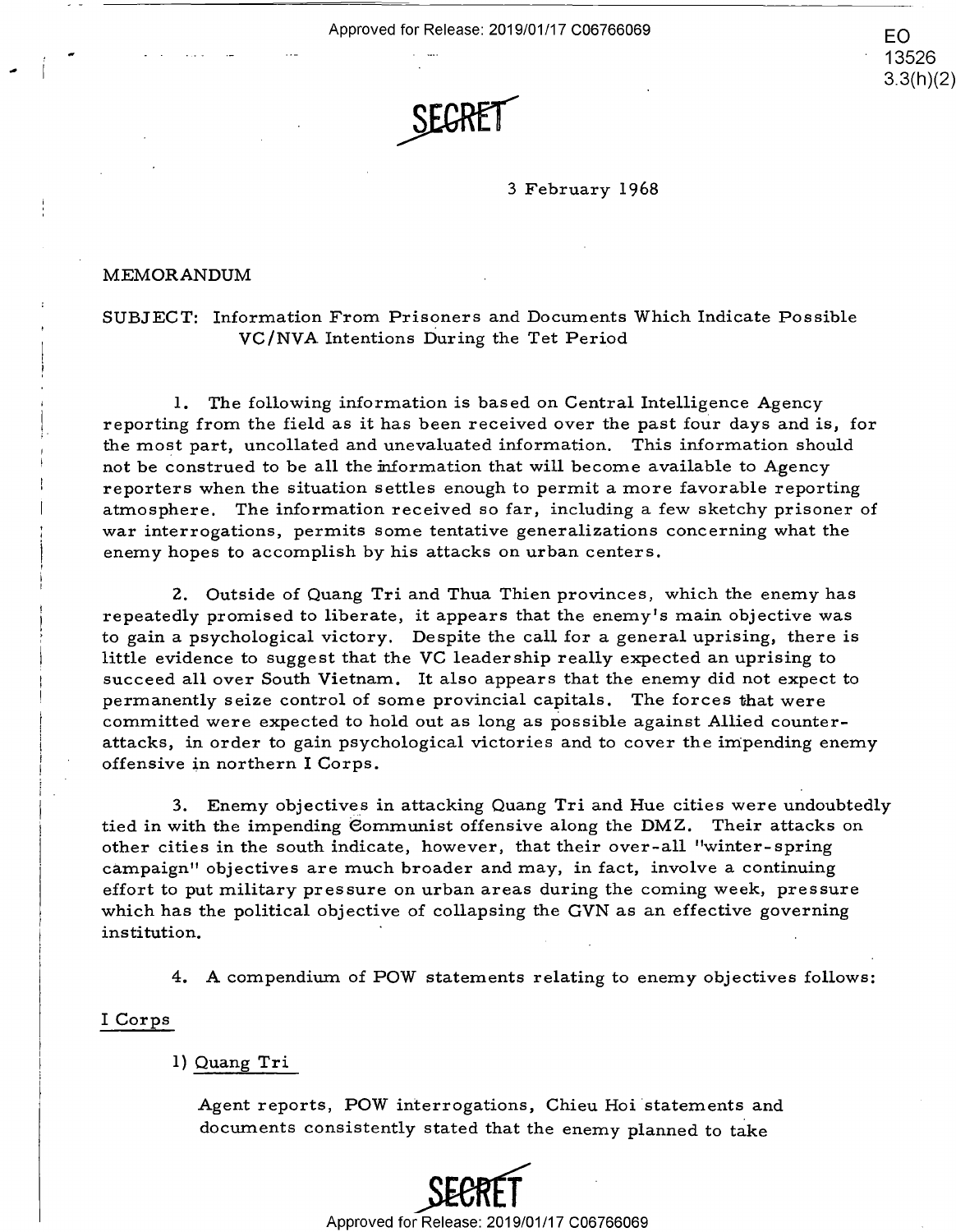SEGRET THE SEGRET

and occupy Quang Tri city. and occupy Quang Tri city.

#### 2) Quang Nga**i**

Based on POW interrogations and documents captured on 31 Based on POW interrogations and docurn ents captured on 31 January, the **VC** were planning a five-day attack on Quang Nga; January, the VC were planning <sup>a</sup> five-day attack on Quang Nga; province to begin on the evening of 30 January. One VC or NVA province to begin on the evening of 30 January. One VC or NVA battalion was resting and preparing to attack on the night of 31 January/I February. January/l February.

#### 3) Thua Thien

An FBIS Report (69} FOUO, indicates that a French press team An FBIS Report (69) FOUO, indicates that <sup>a</sup> French press team captured in Hue were told by a NVA officer that "we are going captured in Hue were told by <sup>a</sup> NVA. officer that "we are going to liberate all of South Vietnam in this offensive. We intend to to liberate all of South Vietnam in this offensive. We intend to keep what we hold in Hue. We have large stocks of food and arms hidden away over many months. Already we control 90 percent hidden away over many months. Already we control 90 percent of the city, we will keep it." of the city, we willkeep it."

# II Corps II Corps

# l} Nha Trang 1) Nha Trang

According to PIC interrogations of POWS, NVA troops were told prior to the attack on Nha Trang that they would be able to take prior to the attack on Nha Trang that they would be able to take and hold the city because the VC organization within the city had and hold the city because the VC organization within the city had organized the population to assist them. NVA officers, however, organized the population to assist them. NVA. officers, however, say they knew before launching the attack that it would fail, but say they knew before launching the attack that it would fail, but they had to attack to support the nationwide effort and to make success they had to attack to support the nationwide effort and to make success possible elsewhere. possible elsewhere. January/1 February.<br>
3) Thua Thien<br>
An PBIS Report (69) FOUO, indicates that a Fre<br>
captured in Hue were told by a NVA officer that<br>
to liberate all of South Victmann in this offensive<br>
hidden away over many months. Alrea

# 2) Pleiku 2) Pleiku

Prisoners have stated that they had orders to "take Pleiku city Prisoners have stated that they had orders to "take Pleiku city or not return. <sup>11</sup> or not return. "

# III Corps III Corps

#### Bien Hoa Bien Hoa

After the attack by the VC 274th and 275th regiments on Bien Hoa After the attack by the VC 274th and Z75th regiments on Bien Hoa city, prisoners stated that they were told that it would be easy city, prisoners stated that they were told that it would be easy to overrun Bien Hoa city. Plans captured from prisoners and ralliers to overrun Bien Hoa city. Plans captured from prisoners and ralliers indicate the VC had no withdrawal plan. indicate the VC had no withdrawal plan.



Approved for Release: 2019/01/17 006766069